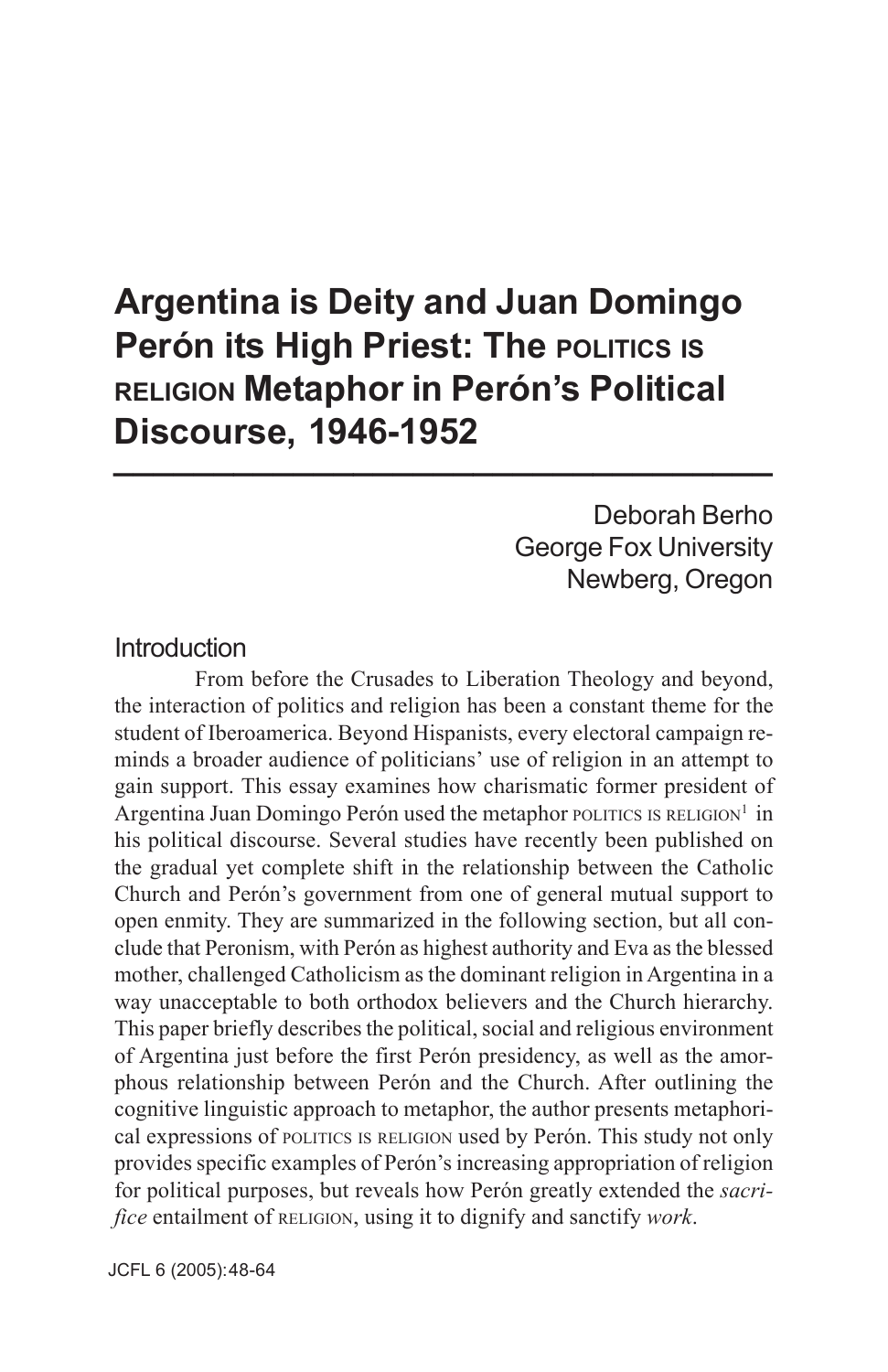## Political, Social, and Religious Background

The 1930s and early 40s were a period of widespread electoral fraud in Argentina. Historian David Rock observes, "In various parts of the country the police confiscated the ballot tickets of known opposition supporters….[I]n some jurisdictions the dead were resurrected in multitudes to cast their votes" (*Argentina, 1516-1987* 217). Groups opposing the status quo had little hope of winning through elections; they were repeatedly rigged. The wealthy and powerful were "untouchable," although the press regularly reported their scandalous behavior. The power-holders in Buenos Aires generally ignored the residents of the great rural areas of Argentina. The rural economy fluctuated unpredictably while industrialization grew in Buenos Aires, creating a flood of migration to the city. Although many found employment, conditions were far from ideal. The factory workers of Buenos Aires had little economic and political power, and no social prestige whatsoever. The wealthy and cultured of Buenos Aires disparagingly dubbed these immigrants from the interior "cabecitas negras" (little black heads), "descamisados*" (*shirtless ones), and "grasitas" (little greasers).<sup>2</sup>

At this time, Argentina was a predominantly Roman Catholic country, although Argentine Catholicism was not homogeneous.3 Catholicism and politics had a long history of interrelation. During the dictatorship of Rosas in the early 1800s, "government workers regularly organized ceremonies of popular devotion to the administration, during which garlanded portraits of the dictator would be placed on altars next to a crucifix" (Ivereigh 47). The Argentine Catholic church underwent the tensions of anticlericalism as did most of the rest of Latin America through the rest of the nineteenth century, but by the 1930s experienced a dramatic upsurge in participation, known as the Catholic revival. During the week-long International Eucharistic Congress of 1934, around 1,200,000 people received communion and thousands went to confession, many for the first time in years (Ivereigh 76-77).

Perón moved forcefully into this scenario, leading Argentina through dramatic political and social changes. Elected in 1946 to his first term of office in what was the first "clean" election in decades<sup>4</sup>, Perón and his wife Eva Duarte relied heavily on the support of the working class and extended them many benefits.

Historians disagree on Perón's personal relationship with Catholicism. As a child, Perón attended Nuestra Señora de la Merced parochial school, where he studied the catechism (Caimari 114-15). Ivereigh asserts that "[t]he historian searches in vain for evidence of a Catholic background" for Perón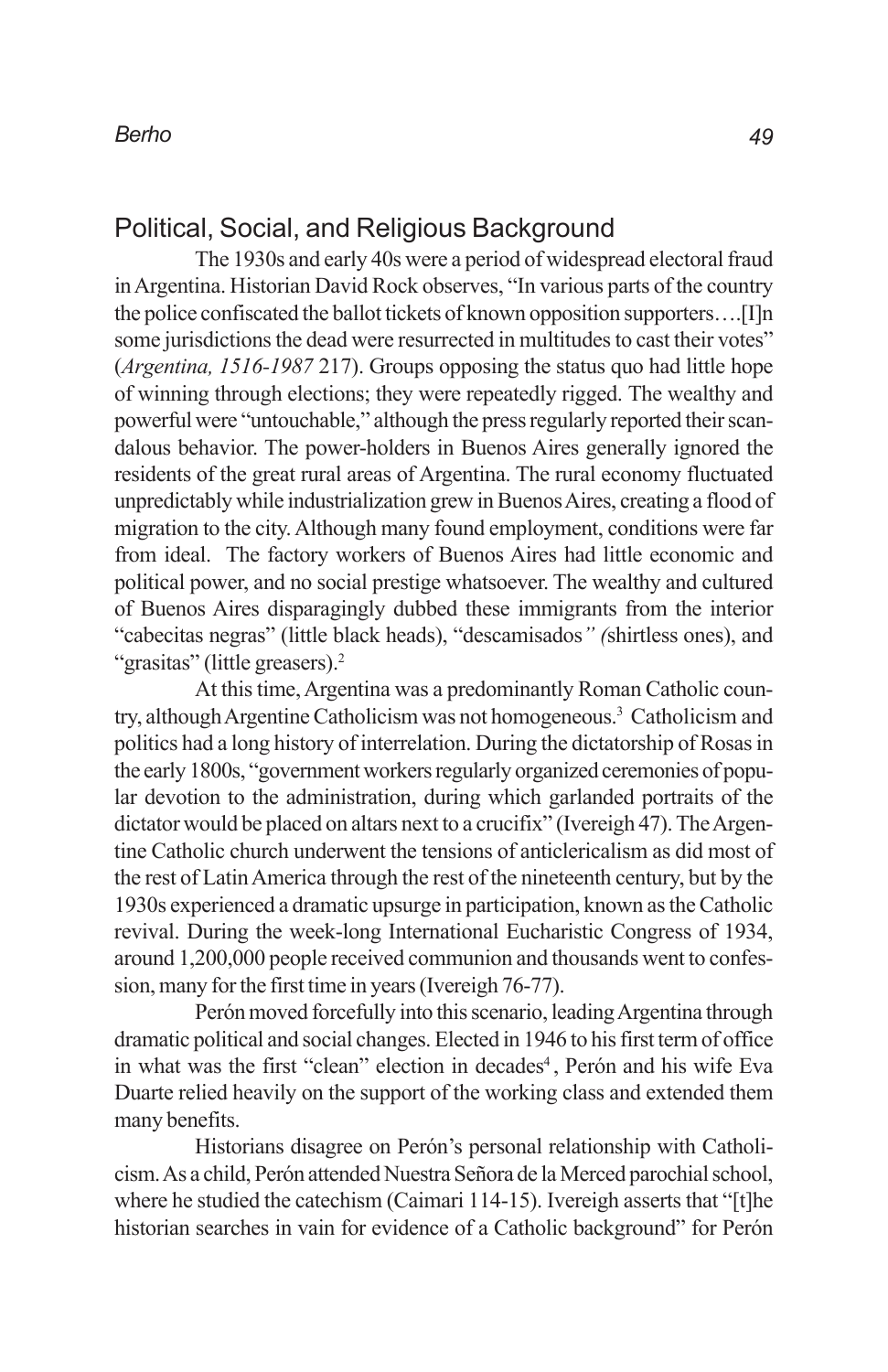and notes that Perón lived openly with Eva as his mistress, appearing "unconcerned" about matrimonial sanctity (148). Pablo Marsal disagrees, however, claiming that Perón favored the Franciscan order, especially given that a Franciscan priest performed his marriage to the controversial Eva and made it possible that "se regularizara su situación" (his situation be normalized) and another Franciscan blessed this marital union in La Plata. According to Marsal,"'Los franciscanos tienen entrada libre en la presidencia', se decía en los primeros años del gobierno del presidente depuesto; 'porque están en el corazón del presidente'" (132) ('The Franciscans have free entry in the presidency,' it was said in the first years of the government of the deposed president; 'because they are in the president's heart.')

Whatever his personal beliefs, Perón understood the importance of Catholicism to the voting public. The final stop in his first presidential campaign was the shrine of the Virgin of Lujan, a traditional Argentine pilgrimage site (Caimari 112). Although the "mainstream Catholic press argued that Perón sought to 'use' the Church and deplored the encouragement of class hostility, the use of papal encyclicals and religious imagery for electoral purposes" (Ivereigh 149), Catholics overwhelmingly supported Perón in the 1946 suffrage. Shortly after Perón became president, religious education was reinstated in public schools.

Over the course of his two presidencies, the relationship between Perón and the Catholic Church moved from mutually supportive to openly hostile. Perón increasingly co-opted religious education in Argentine schools for Peronist indoctrination. After Eva's death, the Argentine Church did not support a campaign to beatify her, and Perón's frequent amorous meetings with very young women scandalized the public. In late 1954 and through 1955, Perón began to publicly criticize certain priests, withdrew legal standing from Catholic organizations, pushed legislation to legalize divorce and prostitution, and ended state support of both religious education and parochial schools (Rock, *Argentina, 1516-1987* 314-315). Perón's government then sponsored a campaign by a protestant American evangelist (Ivereigh 172). Lay Catholics, confused and angered by what they perceived as a betrayal by their Catholic leader, turned the traditional celebration of Corpus Christi in 1955 into a violent anti-Peronist demonstration. In retaliation, Catholic priests were imprisoned and churches throughout central Buenos Aires torched by groups "under police supervision", apparently following Perón's orders (Ivereigh 179). Against this backdrop, Perón presented his resignation from the presidency in 1955 and fled the country.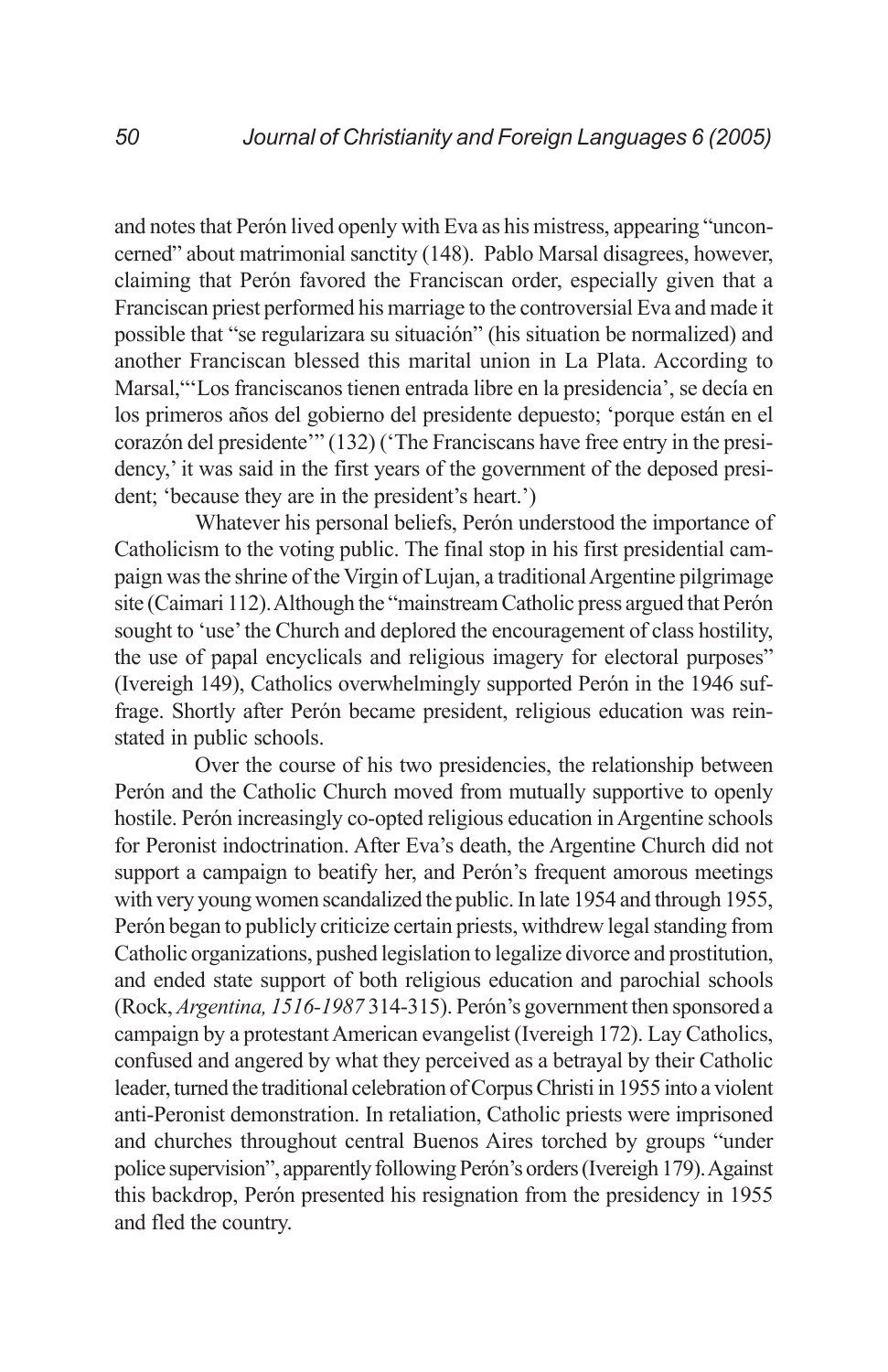Thus, Perón's relationship with the Argentine Catholic Church moved from courtship to increasing mutual distrust and abuse, ending in an abrupt divorce. Three recent publications present various facets of their association. Austen Ivereigh's *Catholicism and Politics in Argentina, 1810-1960* examines a 150-year period, describing subgroups and tendencies within Argentine Catholicism in detail. Ivereigh writes, "The reasons for a widespread Catholic endorsement of Perón [in the 1946 election] are to be found…in Perón's remarkable capacity to echo the priorities, shaped by the Catholic revival, of Argentina's 'new classes'" (Ivereigh 150). Nevertheless, he mentions only briefly "the growing use of religious symbolism and imagery" in Perón's discourse (160). Lila Caimari's *Perón y la Iglesia Católica* examines the legislation under Perón that first favored, then limited, the Church, as well as Peronism in religious education and the role of Eva Perón and the Church. Mariano Ben Plotkin recognizes that "Peronist rhetoric...was saturated with religious elements" (79) in *Mañana es San Perón,* but focuses on multiple ways Perón redefined Argentine holidays, education, and social welfare systems, challenging the space traditionally occupied by the Church. Thus, three authoritative studies point to religious symbolism in Peronist rhetoric as being significant in both gaining support and creating conflict, but do not examine it methodically or in detail.

Indeed, one of the keys to Perón's success with the working class was his extraordinary ability to communicate—to create vision and to motivate followers. Thousands enthusiastically listened to his speeches, often made from the balcony of the Casa Rosada. Historians have long commented on Perón's style of speech. They describe Perón as "infinitely ready to talk, to explain…. direct and friendly, neither hectoring nor condescending" (Fraser and Navarro 34) and his discourse as full of "theatricality, display, and charismatic authority…. semantic legerdemain" (Rock, *Argentina, 1516-1982* 285- 86). Perón's extensive use of metaphors in political speeches surely contributes to these historians' observations about his communication style, as the use of metaphor promotes both flair and ease of communication. Cognitive linguistics recognizes the utility of metaphor to politicians. Following is a brief description of its tenets and of studies on its use by politicians.

## Metaphor theory

Since the 1980 publication of George Lakoff and Mark Johnson's highly influential *Metaphors We Live By*, research on the function of metaphor has grown exponentially. Zoltán Kövecses' *Metaphor: A Practical Introduc-*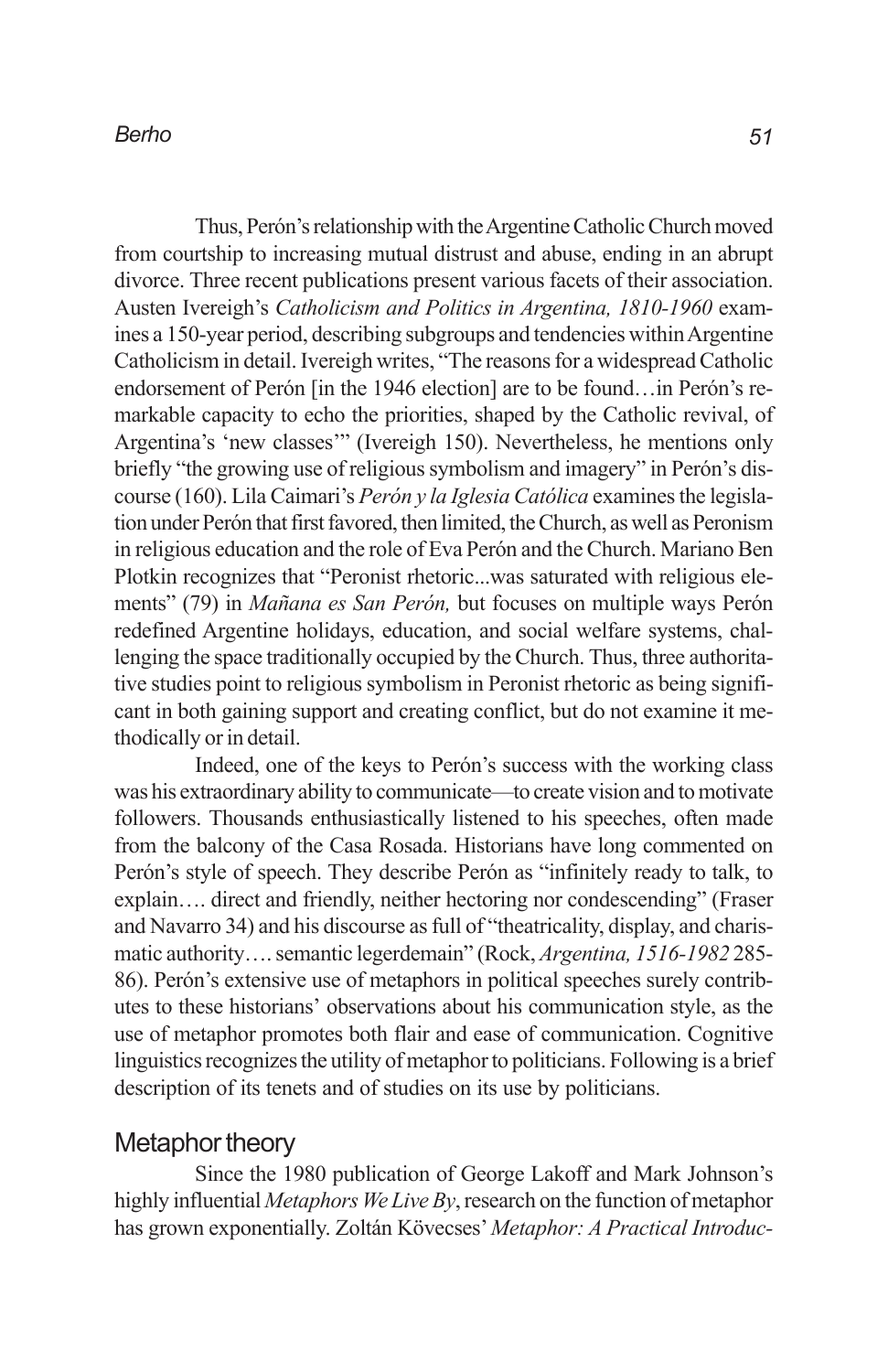*tion* (2002) is a helpful reference for those wishing to familiarize themselves more completely with current thinking. The cognitive linguistics approach to metaphor theory refutes the idea that metaphors are unusual poetic devices (as proposed by Aristotle). Taking spoken and written everyday language, Lakoff and his colleagues find that metaphors are present regularly and in nearly every realm of speech and thought. Furthermore, they claim that metaphors are not just decorative; they frame and inform much of human thought.

Metaphor is seen as a very frequent and common way of referring to and understanding one thing, known as the "target domain" (often an abstract concept), in terms of another (usually something tangible or part of common experience), called the "source domain." According to metaphor theory, an examination of commonplace metaphorical expressions yields a group of basic, overarching metaphors held by members of a given society. For example, Lakoff and Turner observe that in US English, one finds expressions like "He's really going places," "Baby Jones came into the world at 12:10 p.m.," and "My time to leave this place is near." Lakoff and Turner then assert that common, basic metaphors about life and death include LIFE IS <sup>A</sup> JOURNEY, BIRTH IS ARRIVAL, and DEATH IS DEPARTURE (1-11).

Each metaphor has a set of correspondences or "mappings" from the source domain to the target domain. For example, in the LIFE IS <sup>A</sup> JOURNEY metaphor, all humans have experienced journeys and have a set of expectations about them such as a point of departure, a destination, and a mode of transportation. This knowledge is then used to understand metaphors, mapping *journey* onto *life* in the following ways: "The person leading a life is a traveler; his purposes are destinations; the means for achieving purposes are routes; progress is the distance traveled" (Lakoff and Turner 3).

Cognitive linguistics does not discard what were traditionally considered "metaphors," but sees them as novel extensions of basic metaphors. For example, in the metaphor LOVE IS <sup>A</sup> JOURNEY, a common linguistic expression of this metaphor might be "This relationship is going too fast." A novel extension of this metaphor is "We're driving in the fast lane on the freeway of love" (Lakoff, "Contemporary" 8). This type of expression is understandable to those who read it precisely because it makes use of common understanding of the overarching LOVE IS <sup>A</sup> JOURNEY metaphor.

Metaphors are a powerful tool for communication, in part because they both hide and highlight aspects of the target domain (Lakoff, *Metaphor and War*). For example, US politicians often use the metaphors POLITICS IS WAR and POLITICS IS <sup>A</sup> GAME/SPORT (Howe 87). The implications of the use of one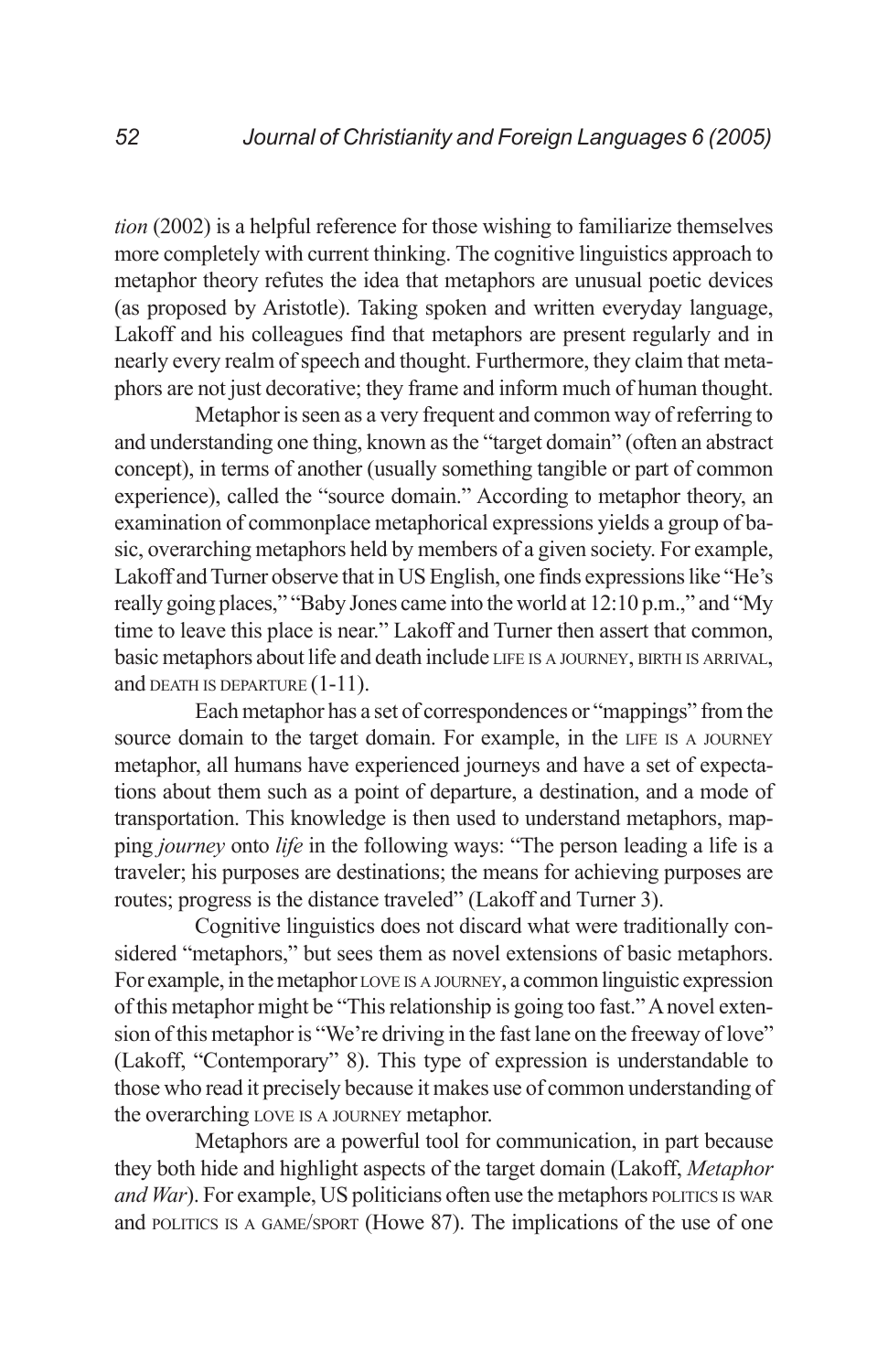metaphor over the other are quite dramatic. Below I suggest some mappings of both metaphors:

| <b>WAR</b>            | <b>POLITICS</b>                                                                 |
|-----------------------|---------------------------------------------------------------------------------|
| enemies               | $\rightarrow$ members of other parties                                          |
| gain/defend territory | $\rightarrow$ gain adherents, obtain political/legal ends                       |
| kill enemies          | $\rightarrow$ block opponents' objectives <sup>5</sup>                          |
| weapons               | $\rightarrow$ ideas, campaign tactics, advertising                              |
| <b>GAME/SPORT</b>     | <b>POLITICS</b>                                                                 |
| opposing team         | $\rightarrow$ members of other parties                                          |
| winning the game      | $\rightarrow$ winning an election                                               |
|                       | sport equipment, ball, skill $\rightarrow$ ideas, campaign tactics, advertising |
| teamwork              | collaboration                                                                   |

The POLITICS IS WAR metaphor has goals such as gaining territory and killing enemies. These high stakes require urgent action on the part of the listener. On the other hand, this same metaphor de-emphasizes some aspects of politics such as bi-partisan collaboration. The POLITICS IS <sup>A</sup> GAME/SPORT metaphor highlights a much more lighthearted activity, although some aspects of the SPORT source domain such as having fun and exercising are rarely explicitly utilized by politicians.<sup>6</sup>

RELIGION is an incredibly rich source domain; there are many rituals and variations of religious belief and practice. At the very minimum, the POLI-TICS IS RELIGION metaphor contains the following constituent elements:

| adherents                                                 | $\rightarrow$ | members of a political party     |
|-----------------------------------------------------------|---------------|----------------------------------|
| doctrine, beliefs                                         |               | $\rightarrow$ political platform |
| leader (minister, priest, Pope) $\rightarrow$ politicians |               |                                  |

Another constituent element of the RELIGION source domain is a deity, but the target onto which this element is mapped varies (political objectives, nation, even a politician). For Perón, the RELIGION is Roman Catholicism, although politicians in other countries have used entailments from other faiths<sup>7</sup>.

## POLITICS IS RELIGION in Perón's speeches

Politicians may successfully use certain metaphors as they seek to forge a common bond with the electorate (Howe 88). While Perón was not from an elite home, he had lived a life of privilege in many ways. He entered the prestigious Military Academy at age 15 and became a career military man. Perón had traveled abroad several times and seen much more of the world than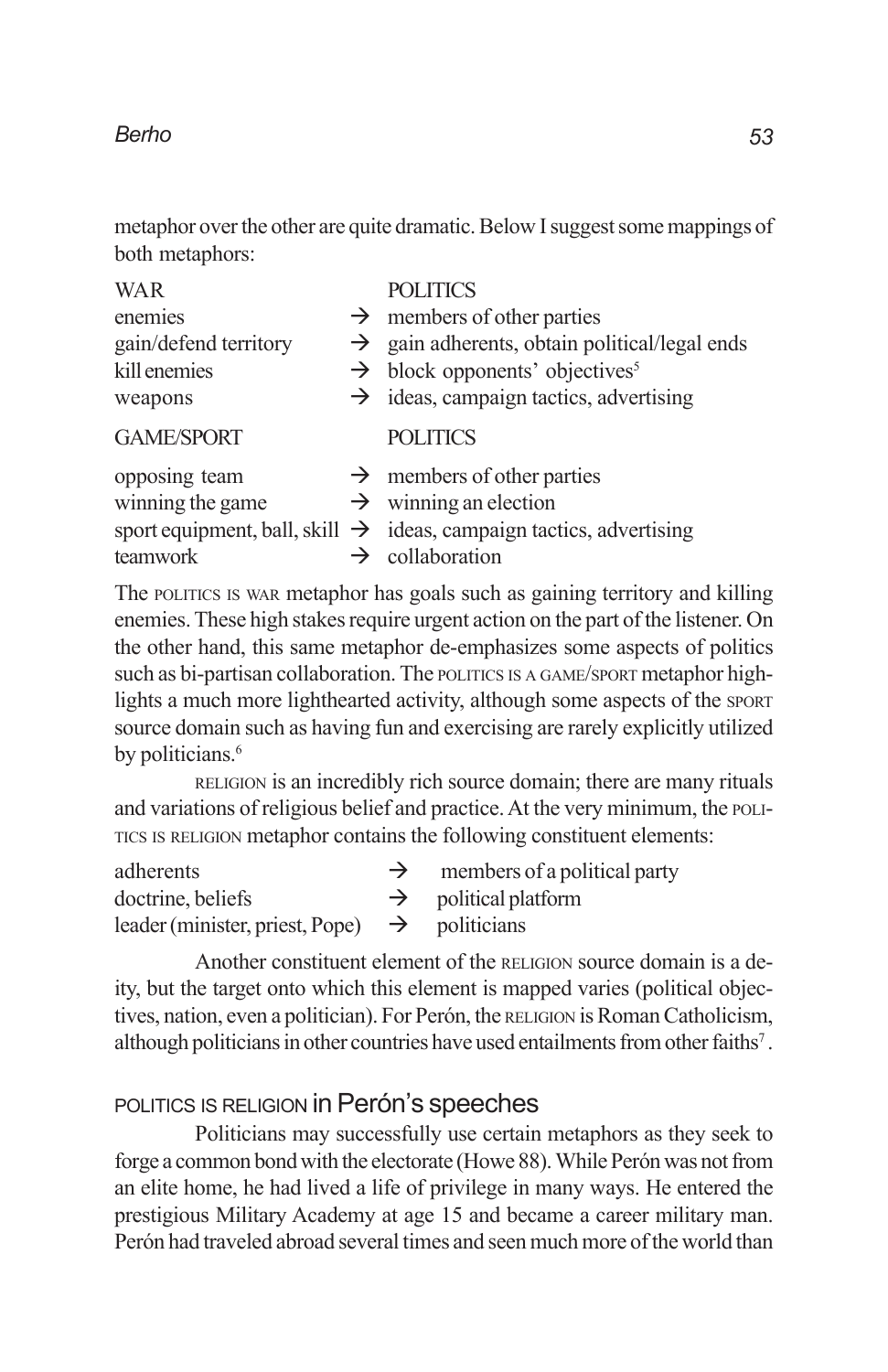the average Argentine. He therefore needed to create some link with the working class. The metaphor POLITICS IS RELIGION was one such link; Perón understood the Roman Catholic beliefs and practices of the masses, and used the positive, virtuous associations of religious activity to explain and encourage participation in Peronism.

Throughout all but one of the examples that follow, Perón is always in a position as *high priest*. He gives *sermons*, offers *forgiveness* and encourages others to do the same, sits in judgment of people as *false apostles* or as having *sold their soul to the devil*. He establishes *doctrine* and defines both *sacred causes* and *heresy*. He did not *baptize,* but redefined the name given at baptism. Perón determined when *sacrifices* were necessary, and what they were to be. Finally, he established that the object of worship, the *deity,* was not the God worshipped by Argentine Catholics, but Argentina itself.

The similarities between a minister or priest standing before a crowd and exhorting them to certain actions and warning them against others, perhaps inspiring the listeners, and a capable and persuasive politician's speech are readily evident. In Peronist discourse, political speeches were *sermons*: *"*nuestra prédica política*"* (1 May 1952, 40) (our political preaching), and *"*éxito que…va coronando la prédica peronista entre los pueblos*"* (1 May 1952, 62) (success that…crowns the Peronist preaching among the peoples).

Early in his presidency, Perón proposed to forget political differences by offering *forgiveness*: "como buenos criollos, comencemos por perdonar a los que nos han traicionado<sup>"</sup> (17 Oct. 1946, 5)<sup>8</sup> (as good Argentines,<sup>9</sup> let us begin by forgiving those who have betrayed us). Here, the sin is understood to be having opposed Perón in his powerful roles in the military junta or during the presidential election. Perón and all "good Argentines" are good Christians because they *forgive*. Perón is seeking to establish cooperation by urging his followers to forget the past and simultaneously indicating that those who opposed him will be welcomed into his camp, or at the very least, not punished.

Perón, the high priest, urged his audience to admit past problems through the entailment of *confession*: "confesemos lealmente que ni los rectores de los pueblos ni las masas regidas, han sabido lograr el camino de la felicidad individual y colectiva" (1950, 6) (let us loyally confess that neither the rectors of the peoples nor the governed masses have known how to obtain the road to individual and collective happiness). It is possible that "rectores" here refers to religious leaders or to secular governors. In any case, Perón implicitly contrasts the failure of past leadership to guide along the path to happiness with his own headship.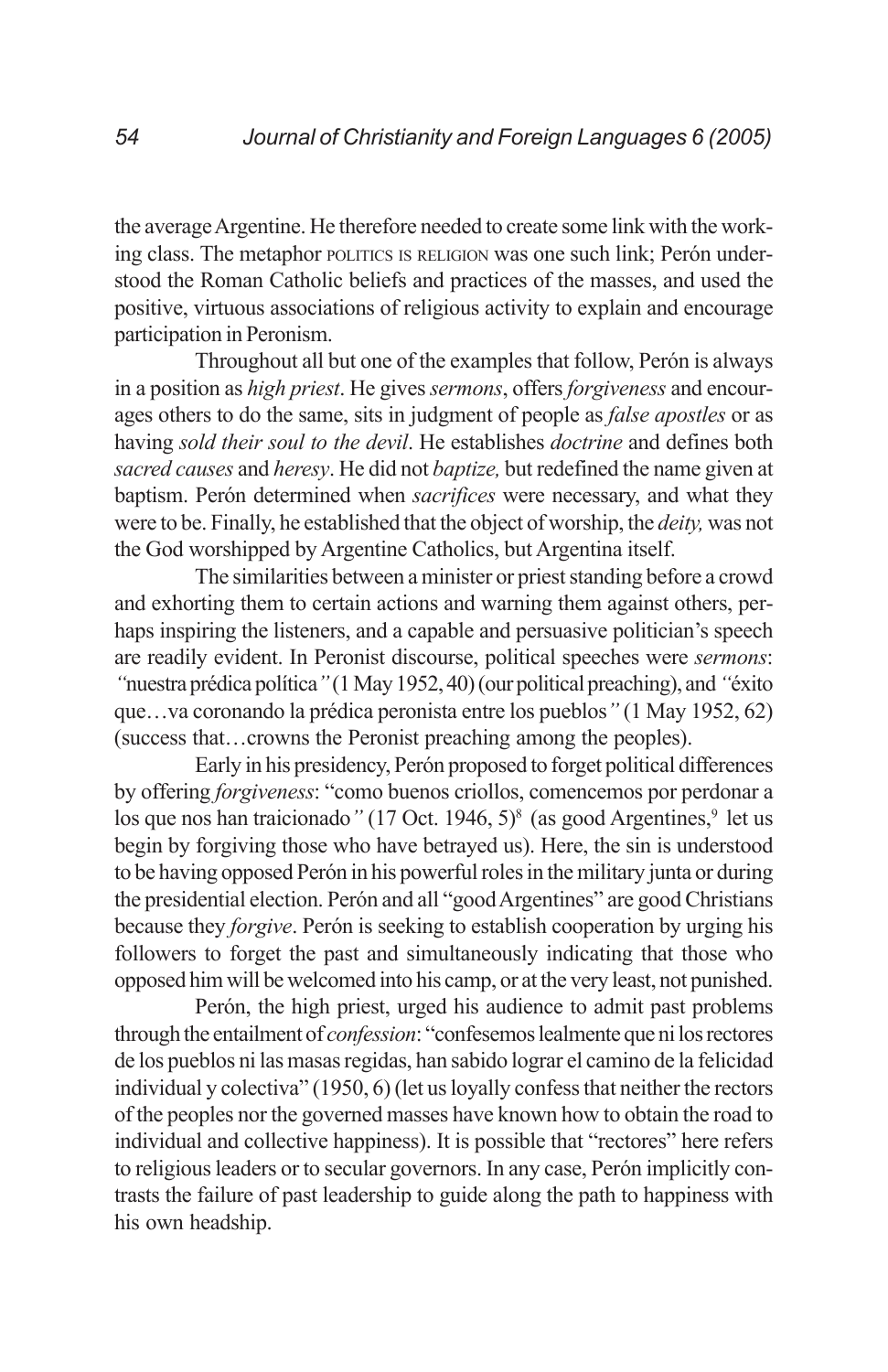Several of Perón's expressions present Argentines as *worshippers*, and he uses various religious terms to make group membership distinctions, sometimes positive, sometimes negative. For instance, Perón referred to communist and socialist elements—which would at first glance appear to have much in common with Peronism—but actually ended up losing power in his corporatist model, as *false apostles*: "los falsos apóstoles del proletariado quieren la libertad más para usarla como un arma en la lucha de clases*"* (1950, 7) (the false apostles of the proletariat want freedom more to use it as a weapon in the class struggle).

One of the hallmarks of early Peronism was a nationalization program that wrested ownership of important industries such as the railroad from foreign companies and placed them firmly in Argentine hands. In a ceremonious Labor Day speech, Perón referred to Argentina's hard-won economic independence, and accused those who would maintain strong foreign investment as having sold out to the devil: "no sólo deben haber vendido el alma al diablo, como en el viejo Fausto, sino también los ojos, los oídos, el corazón y hasta el nombre de argentinos que llevan sin haber hecho nada digno como para merecerlo*"* (1 May 1952, 40) (they must have sold not only their soul to the devil, as in old Faust, but also their eyes, ears, heart, and even the name of Argentines that they carry without having done anything worthy of deserving it). It is especially noteworthy that Perón considers the worst of these sins the transaction of the name of Argentines, the national identity or pride given up to the devil.

In Perón's discourse his political platform was a *doctrine*, a set of beliefs, a necessary element for any religion. For example, in his Labor Day speech, he refers to the "doctrina peronista que he inculcado en el alma de todos los trabajadores de esta tierra y que, como una siembra prodigiosa, prolifera entre los trabajadores de América y del mundo*"* (1 May 1952, 75) (Peronist doctrine that I have inculcated in the soul of all the workers of this land and that, like a prodigious sowing, proliferates among the workers of America and the world). Perón is the priest who indoctrinates and the workers of Argentina and beyond are the disciples. Here, Perón mixes metaphors and uses COMPLEX SYSTEMS (such as IDEAS) ARE PLANTS and its submetaphor A COMPLEX SYSTEM BECOMING LARGER IS A PLANT GROWING BIGGER  $(K\ddot{o}vecses 99)^{10}$ . He may even be alluding to the biblical Parable of the Sower.

The objectives set out in Perón's doctrine were *sacred causes*: "¡Que cada descamisado sea un sentinela alerta de su misión en la sociedad argentina, y vigile la sagrada causa de todos!" (17 Oct. 1946, 5) (Let every shirtless one be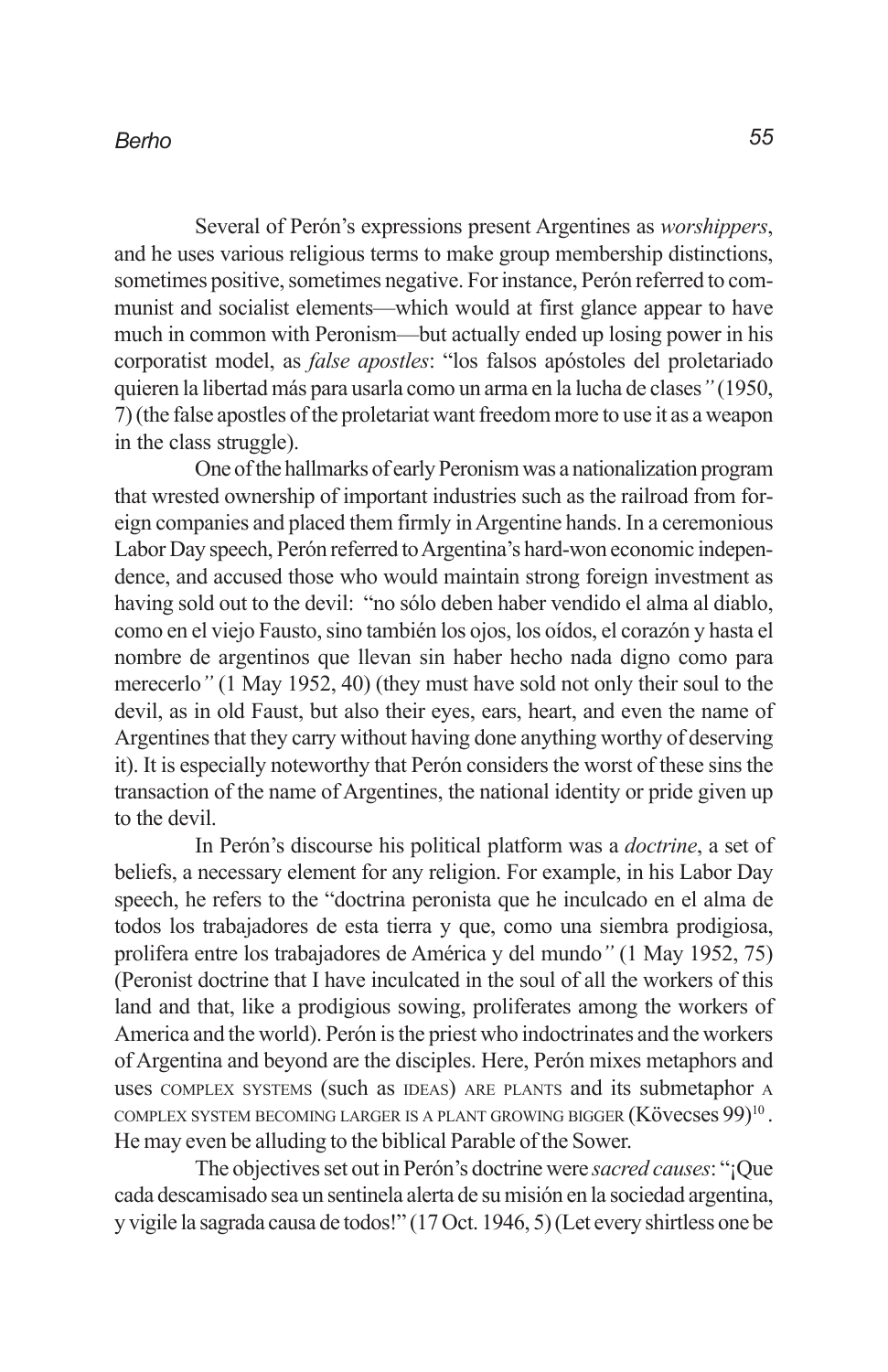a sentinel alert to his mission in Argentine society and vigilant to the sacred cause of all!). This expression mixes the POLITICS IS WAR metaphor with the POLITICS IS RELIGION METAPHOR. Perón, the military leader, has promoted the shirtless ones to sentinels with a mission. In the same speech, he praised himself and his supporters, saying: "hemos hecho algo por defender esta nuestra sagrada causa del pueblo" (17 Oct. 1946, 5) (we have done something to defend this our sacred cause of the people). Both phrases emphasize that the sacred cause is something held in common, not just important to Perón. In the context of this speech, given on the first anniversary of Perón's triumphant release as a result of mass demonstrations by the workers, the sacred cause is implied to be the rights of the working class.

Perón recognized that some of his methods were new and unorthodox and that his doctrine seemed *heretical* to traditional politicians. At the midpoint of his first term, he contrasted the previous corrupt political system to his presidency: "Alrededor de esa politiquería habían creado una técnica fuera de la cual…no había nada que no fuera una herejía*"* (25 July 1949, 10) (Around that politicking they had created a technique outside of which…there was nothing that was not heresy). When announcing his 1952 Plan for Economic Growth and Crop Prices, he admitted that "les suene [el plan económico] a desplante de herejía*"* (1 May 1952, 53) ([the economic plan] may sound to them like the effrontery of heresy). By this time, the economy of Argentina was in trouble and Perón was desperately searching for ways to strengthen it, so his economic policies could be seen as heretical.

In one unusual instance, Perón specifically referred to others as priests performing the religious ceremony of *baptism* (to refer to naming): "a los sectores más humildes de la Nación, a quienes la vieja clase dirigente bautizó con el insulto glorioso de 'descamisados'" (1 May 1952, 20) (the poorest sectors of the Nation, whom the old ruling class baptized with the glorious insult of "shirtless ones".) The old ruling class are priests and the lower classes, the religious faithful in this metaphorical expression. This is a rather negative connotation for priests, but by this time Perón's relationship with the Catholic clergy was becoming strained. In this phrase, Perón still retains ultimate power by defining the meaning of words. He re-classified the epithet of *descamisados* as something positive, "glorious," in part by linking it with a respected religious rite.

The examples presented thus far indicate that Perón regularly used many entailments of the POLITICS IS RELIGION metaphor. Of course, Perón did not invent POLITICS IS RELIGION; it was already in use in the popular press (and thus,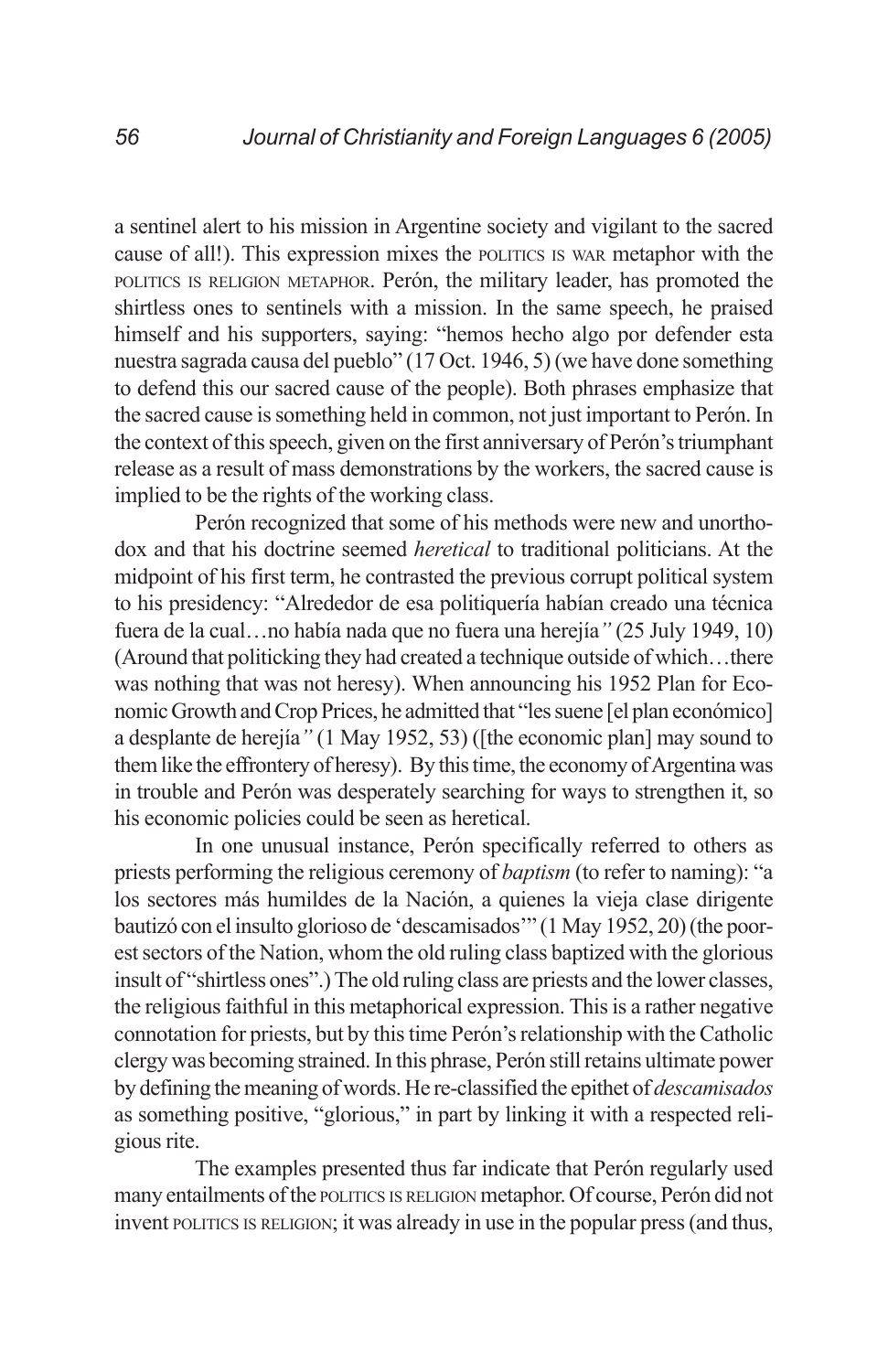present in the Argentine mind) in the 1930s and 1940s. The following section takes an extended look at the time-honored *sacrifice* entailment of RELIGION*.* Perón used this entailment in ways similar to the press, but also in a significantly innovative way. To better understand his innovation, its use before he came to power is presented first. The author found several metaphorical expressions of *sacrifice* in her study of the Argentine publications *Caras y Caretas* and *El Mundo11* , including: "[Las Naciones Unidas] impondrá sacrificios de soberanía*"* (*EM* 4 Apr. 1946, 1) ([The U.N.] will impose sacrifices of sovereignty). This expression is understandable because of another metaphor, A STATE IS <sup>A</sup> PERSON. The U.N. is understood to be an authority or priest, national sovereignty the sacrifice, and world peace is implied as the deity.

Another journalist's phrase indicating *sacrifice* is: "Si algo podemos sacrificar en aras de la concordia" (*EM* 6 June 1942, 5) (If we can sacrifice anything on the altar of agreement). This quote is in reference to the many splintered political groups in Argentine politics, which in the 1930s had come together temporarily to accomplish goals and win elections. The phrase "en aras de" is often translated "for the sake of", but it literally refers to an altar or the communion table in a Catholic church. The entire text does not specify precisely what the sacrifice is to be, but one could presume political differences or goals of lesser importance. The worshippers making the sacrifice are politicians and political cooperation is implied as the deity.

Perón sometimes used the *sacrifice* entailment in a way similar to the press:*"*sin que…haya sido necesario imponer ningún sacrificio al pueblo argentino*"* (18 Feb. 1952, 9) (without it…having been necessary to impose any sacrifice on the Argentine people). Another example is: *"*no implica sacrificar lo necesario*"* (18 Feb. 1952, 13) (this does not imply sacrificing necessary things). These two expressions suggest all Argentines are the worshippers who would sacrifice. In the third example, the politician makes the sacrifice to the implied god of public well-being: *"*realizar la función pública con abnegación y sacrificio<sup>"</sup> (25 July 1949, 15) (to carry out public office with abnegation and sacrifice). In these phrases, Perón did not specify what the sacrifice is, but it is generally understood to be rights, privileges, or comforts.

In other cases Perón made both the *sacrifice* and the *deity* more explicit: "Al movimiento sacrificamos los hombres, y cuando sea necesario sacrificar el movimiento a la patria, debemos sacrificarlo, porque la patria está por sobre todo lo demás.*"* (25 July 1949, 21) (We sacrifice men to the movement, and when it is necessary to sacrifice the movement to the fatherland, we should sacrifice it, because the fatherland is above all else). This sentence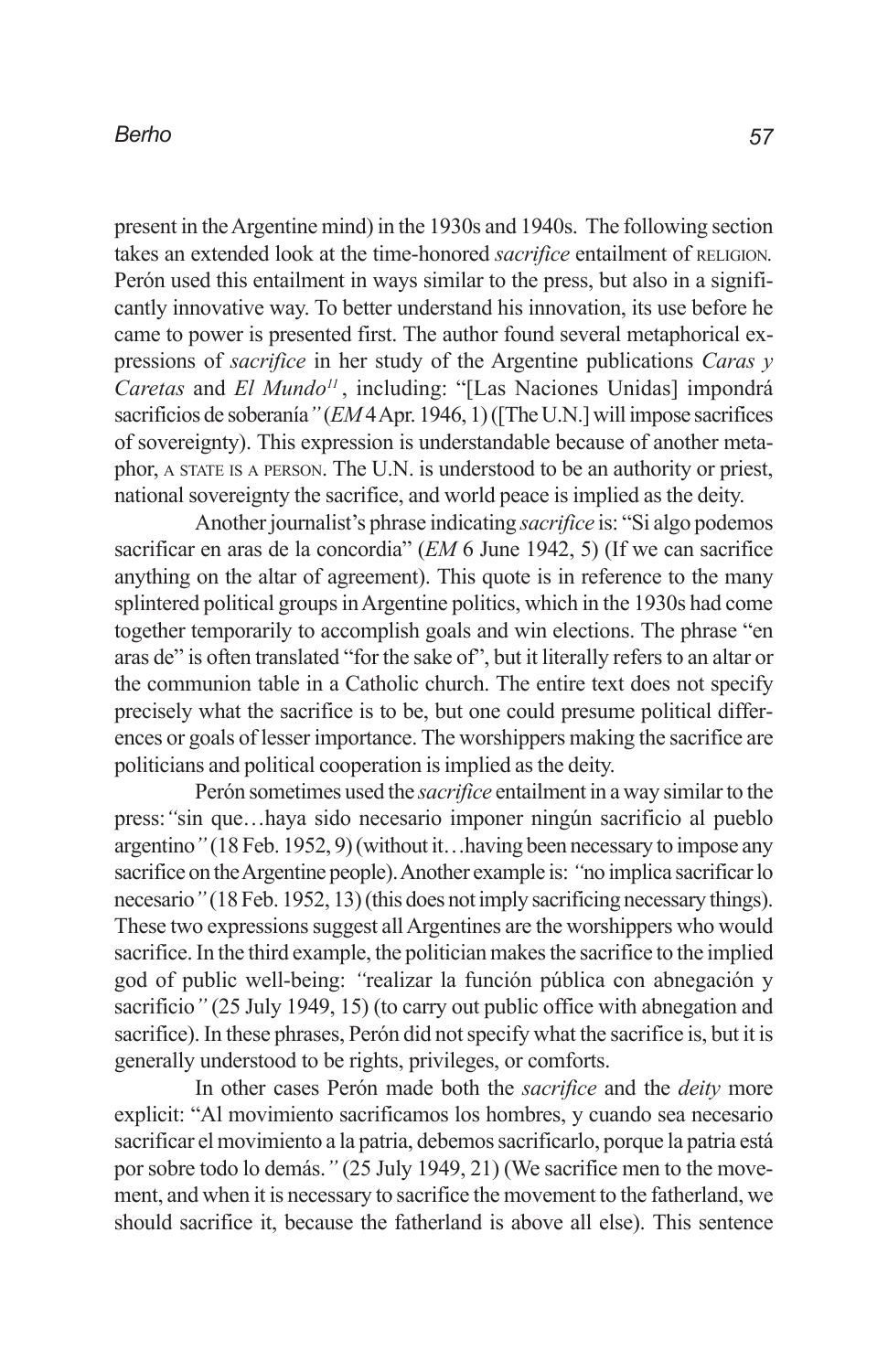includes a hierarchy of gods and sacrifices: first men are the sacrifice and the Peronist movement the deity, then Peronism becomes the sacrifice made to the supreme god, Argentina, the fatherland.

While many politicians use the *sacrifice* entailment<sup>12</sup>, Perón innovatively used many metaphorical expressions mapping *work* onto *sacrifice*, thus elevating work to a sacred plane. In the speech on the anniversary of his release and triumphant return to Buenos Aires, Perón urged: "festeje el pueblo alborozado su propio éxito, reflejando en su corazón la causa de sus hermanos de trabajo y de sacrificio*"* (17 Oct. 1946, 5) (let the joyous people celebrate their own success, reflecting in their hearts the cause of their brothers of work and sacrifice). The work of the common person to bring Perón to power is equated with sacrifice.

At a 1949 national meeting of the Peronist Party, Perón exhorted all Peronists to work hard and sacrifice so that the Argentine people might become ever happier. The use of the second person plural indicates that he included himself in this call:

> Para nosotros la elección es solamente un acto intermedio. El acto final es la obra, es el trabajo, es el sacrificio que debemos realizar los peronistas con la más alta dosis de abnegación para que, mediante nuestro esfuerzo, pueda construirse una escalera interminable por la cual ascienda el pueblo hacia la felicidad (25 July 1949, 9).

> For us the election is only an intermediate act. The final act is the work, it is the task, it is the sacrifice that we Peronists should carry out with the highest dose of abnegation so that, through our effort, an unending ladder can be built on which the people ascend towards happiness.

On the same occasion, Perón again referred to the foreign trade agreements made by previous politicians and his efforts to nationalize: "Nosotros compramos con el trabajo argentino cuanto ellos habían vendido….[P]agamos su deuda y estamos construyendo una nueva Argentina para lo cual no escatimamos ni trabajo ni sacrificios*"* (25 July 1949, 12). We bought with Argentine work all that they had sold….[W]e paid their debt and we are building a new Argentina for which we skimp on neither work nor sacrifice). Again, Perón included himself along with the Peronists in recognizing their sacrificial labor.

The following year, Perón said, *"*Mi voto…es para que trabajemos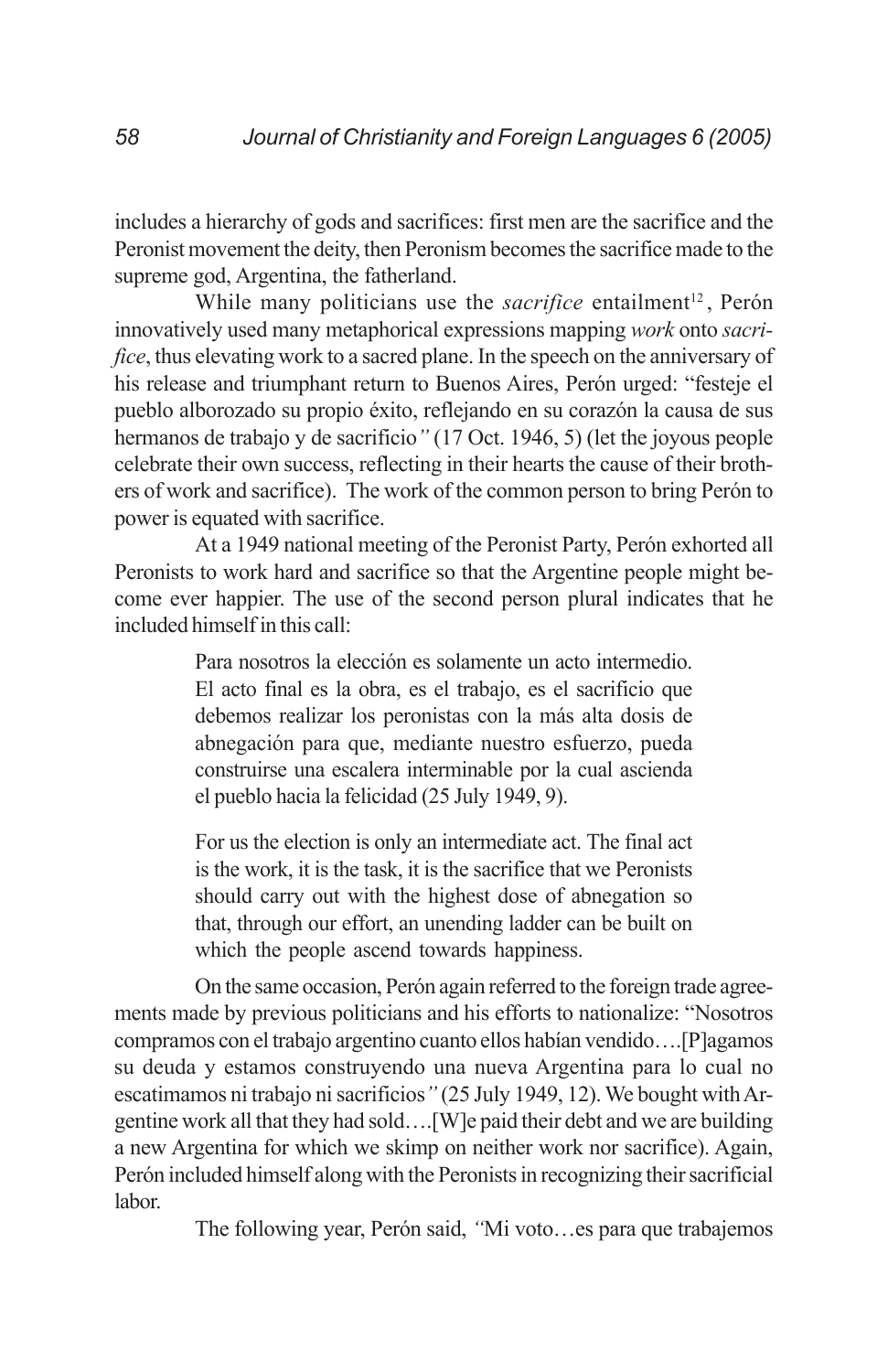sin tener en cuenta ningún sacrificio*"* (8 Mar. 1950, 7) (My vote… is that we work without taking into account any sacrifice). This speech was made at the inauguration ceremony of many public works (Perón built many schools, roads, and hospitals during his first term). The speech celebrated accomplishments of the Peronist government, but this phrase is taken from the conclusion, which looked toward the future. He was urging all (including himself) to continue "work as sacrifice", and in the context of this speech, "work" could be literally taken to mean various types of construction labor.

On Labor Day 1952, Perón welcomed the newly elected members of Congress: "los delegados de los territorios nacionales….que llegan a la vida política nacional después de haberse ganado ese derecho trabajando, sin medir los sacrificios, por la grandeza de la Patria*"* (1 May 1952, 12) (the delegates from the national territories…that come to national political life after having earned that right working, without measuring sacrifices, for the greatness of the fatherland). Again, sacrifice is so linked with work as to become nearly synonymous.

In these expressions where *work* is the *sacrifice*, those participating in the new Peronist government are the devout worshippers and Argentina is the object of worship. The use of work as the target domain for sacrifice was extremely significant in light of the social climate of the time. Workers were despised by the elite of Buenos Aires, who lived off their inherited wealth or land. The discrimination against the working class was so pervasive that it even affected public streets in Buenos Aires. Historian Daniel James interviewed workers from this period, and one commented,

> One thing I remember about the thirties was the way you were treated. You felt you didn't have rights to anything.... Another thing I remember...is that I always felt strange when I went to the city, downtown Buenos Aires—like you didn't belong there, which was stupid but you felt that they were looking down on you, that you weren't dressed right. (29)

Instead of continuing to reject and trample the working class, Perón recognized their tremendous potential as supporters and extended self-respect to them<sup>13</sup>. Making the previously distasteful and disdained activity of work a noble and righteous act through the metaphor WORK IS SACRIFICE is one way Perón contributed to the positive identity of the working class.

The final expression to be examined is the single longest use of the POLITICS IS RELIGION metaphor in the corpus of Perón's speeches: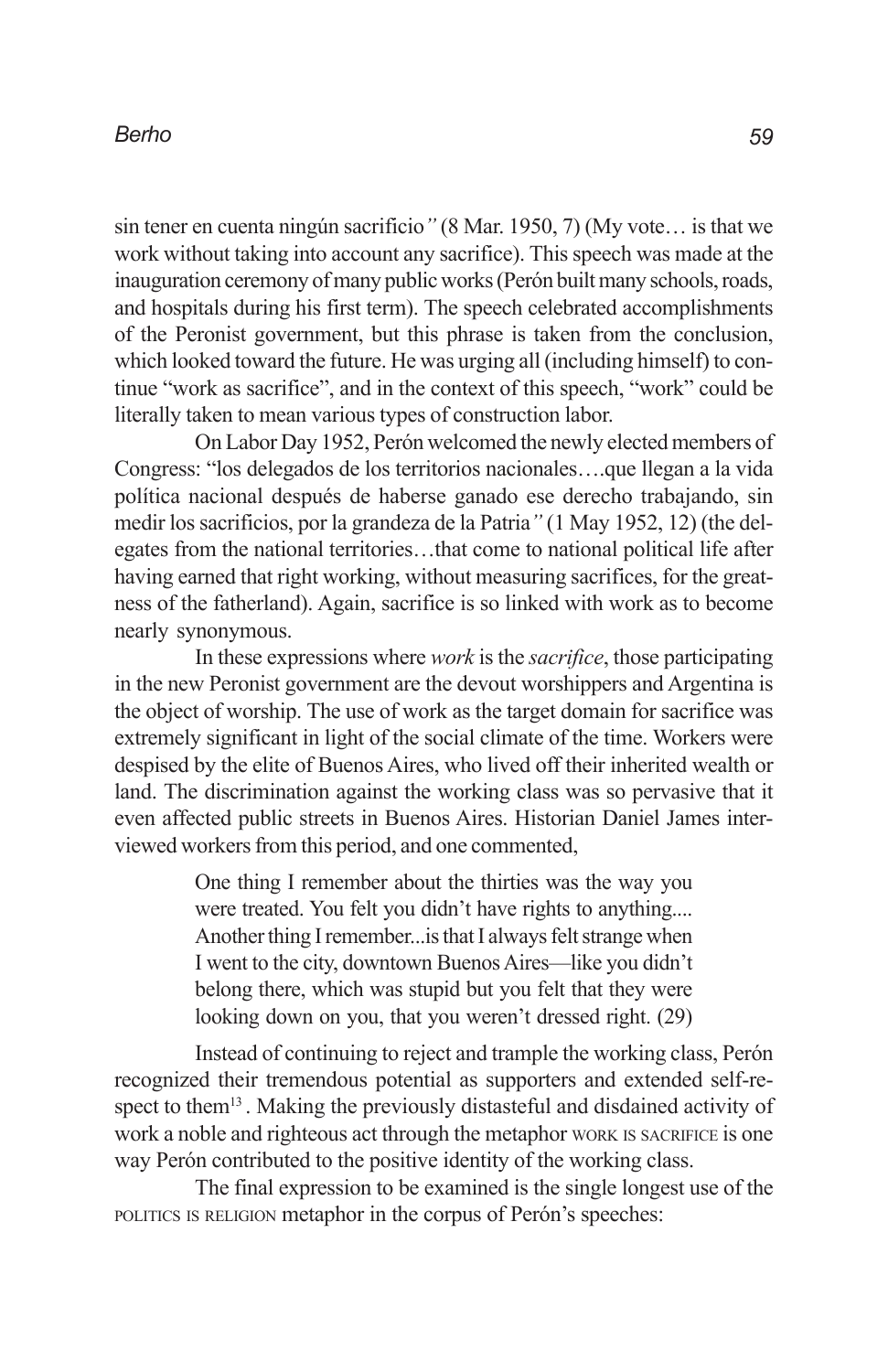A la bandera… le ofrecí, en los albores de mi lucha, todas las victorias y sacrificios de mi empresa.

 Ella, como guía de mis ideales, ha señalado siempre, a lo largo de todos estos años, los rumbos de mi camino.

 Ella ha permanecido siempre izada al tope de su mástil en la secreta intimidad de mi corazón presidiendo mis pensamientos, mis sentimientos y mis actos.

 Muchas veces he tenido que levantar mis ojos hacia ella buscando, entre sus pliegues, los caminos de la fe y de la esperanza cuando el cerco de sus enemigos cerraba los caminos de la victoria.

 Permitidme, que le entregue hoy el homenaje de mi gratitud….(1 May 1952, 9)

 To the flag…I offered, at the dawn of my struggle, all the victories and sacrifices of my undertaking. She, as the guide of my ideals, has always pointed out, throughout all these years, the direction of my path. She has always remained raised to the top of her mast in the secret intimacy of my heart presiding over my thoughts, my feelings, and my actions. Many times I've had to lift my eyes to her, searching, among her folds, the paths of faith and hope when her enemies' blockade closed off the roads to victory. Allow me to surrender to her today the homage of my gratitude….

In this expression, the *deity* is the flag. Through the metonymy FLAG FOR NATION, the flag is understood to represent Argentina. Argentina has become the deity and Perón is the devout worshipper. He has experienced victories and made sacrifices for Argentina. He "lifted his eyes", reminiscent of Psalms 121 and 123, looking for direction. All the expressions of faith, hope, homage and gratitude are also commonly found in the Christian tradition.

### Conclusion

Juan Domingo Perón was a gifted communicator. His ability to connect with his audience, to say what they longed to hear in a way they could understand, was one of the cornerstones of his popularity. Perón used many expressions with the underlying metaphor POLITICS IS RELIGION, in effect making political participation moral and holy, and especially making work sacred. However, a close study of Perón's use of this metaphor indicates that he was replacing the traditional God with Argentina, church doc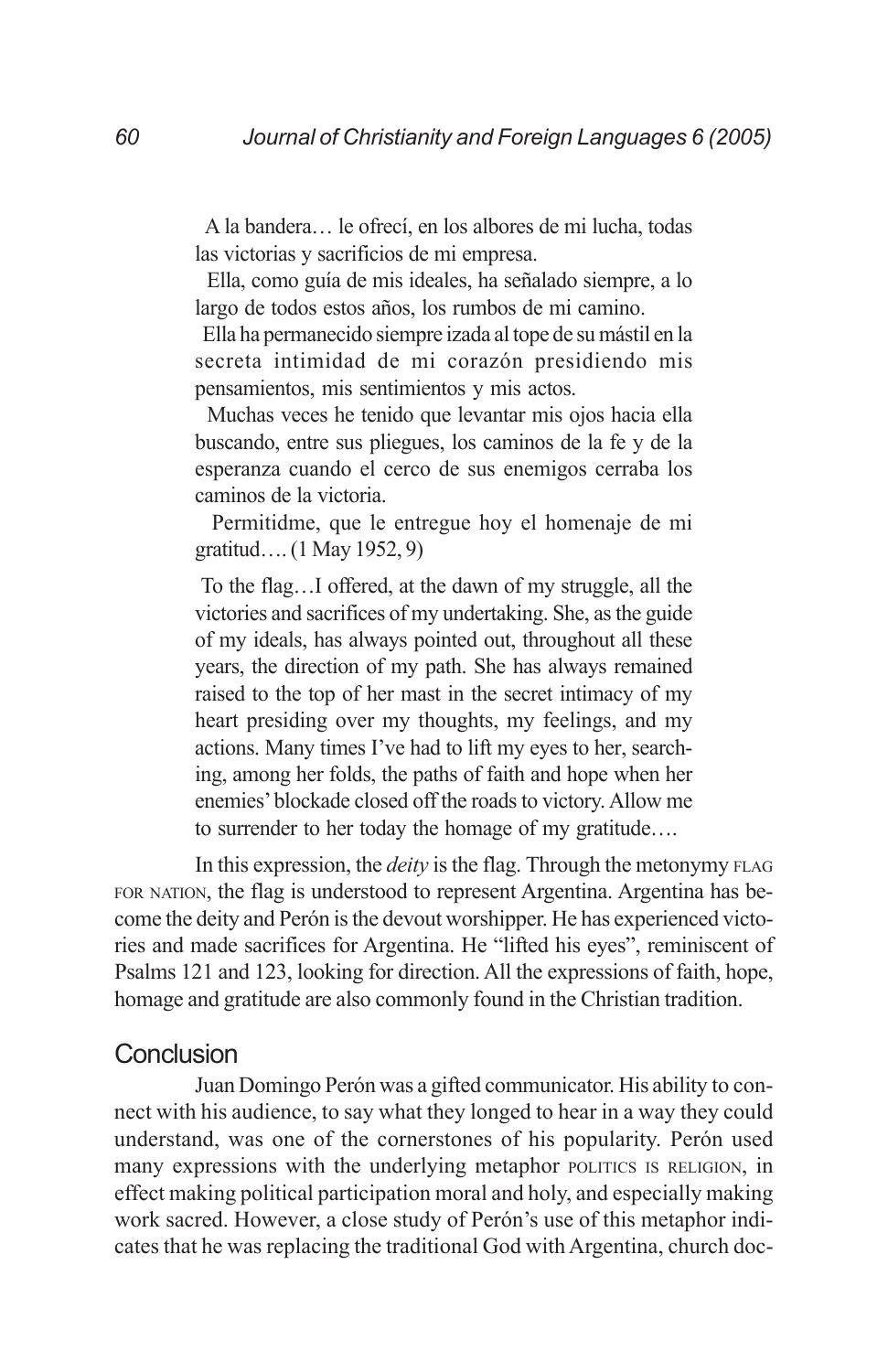trine with the tenets of Peronism, and church leadership with his leadership, substitutions that were followed by other tactics to undermine the Catholic Church of Argentina and contributed significantly to Perón's ultimate downfall.

This study of one politician's use of religious metaphor for his own means, though long ago and far away, holds a warning for us as Christians and citizens. A politician's references to holy things does not necessarily mean that he or she holds the faith; the audience must consider thoughtfully how religious language is used.

## **NOTES**

I gratefully acknowledge that the initial research for this project was aided by funds from the Research, Project and Travel Grant from the Office of Graduate Studies, The Student Research Allocations Committee of the Graduate and Professional Student Association, and a field research grant from the Latin American Institute, all of the University of New Mexico. I am thankful to George Fox University for granting a sabbatical in which to complete this project. Finally, I wish to thank my colleague, Dr. Richard Engnell, for his insight and willingness to educate himself about Perón and metaphor theory so as to help me.

1 Major metaphors are indicated by small capital letters and metaphorical entailments are italicized in this paper, following the conventions of modern metaphor theory literature.

2 These and all subsequent translations are the author's. Ben Plotkin credits the newspaper used in this study, *El Mundo*, with the first pejorative use of the term *descamisados* (221). For more information on the condition of the working class and their treatment by the "gente decente", see James, Daniel. *Resistance and Integration: Peronism and the Argentine Working Class, 1946-1979*. New York: Cambridge UP, 1988.

3 Austen Ivereigh's *Catholicism and Politics in Argentina, 1810-1960* delineates the various groups, including Integral Catholicism, Maurrasians, and the Catholicism held by Spanish and Italian immigrants.

4 Perón's first presidential period ended in 1952, and he was re-elected to begin a second six-year term, then deposed in 1955. He later returned from exile in Spain to briefly hold the presidency in the 1970s, until his death in 1974. This paper focuses on speeches made during the first presidential period, 1946-1952.

5 Sometimes, unfortunately, this loses its metaphorical meaning and becomes literal, and political opponents are killed.

6 Other articles on politicians' use of metaphor to emphasize or de-emphasize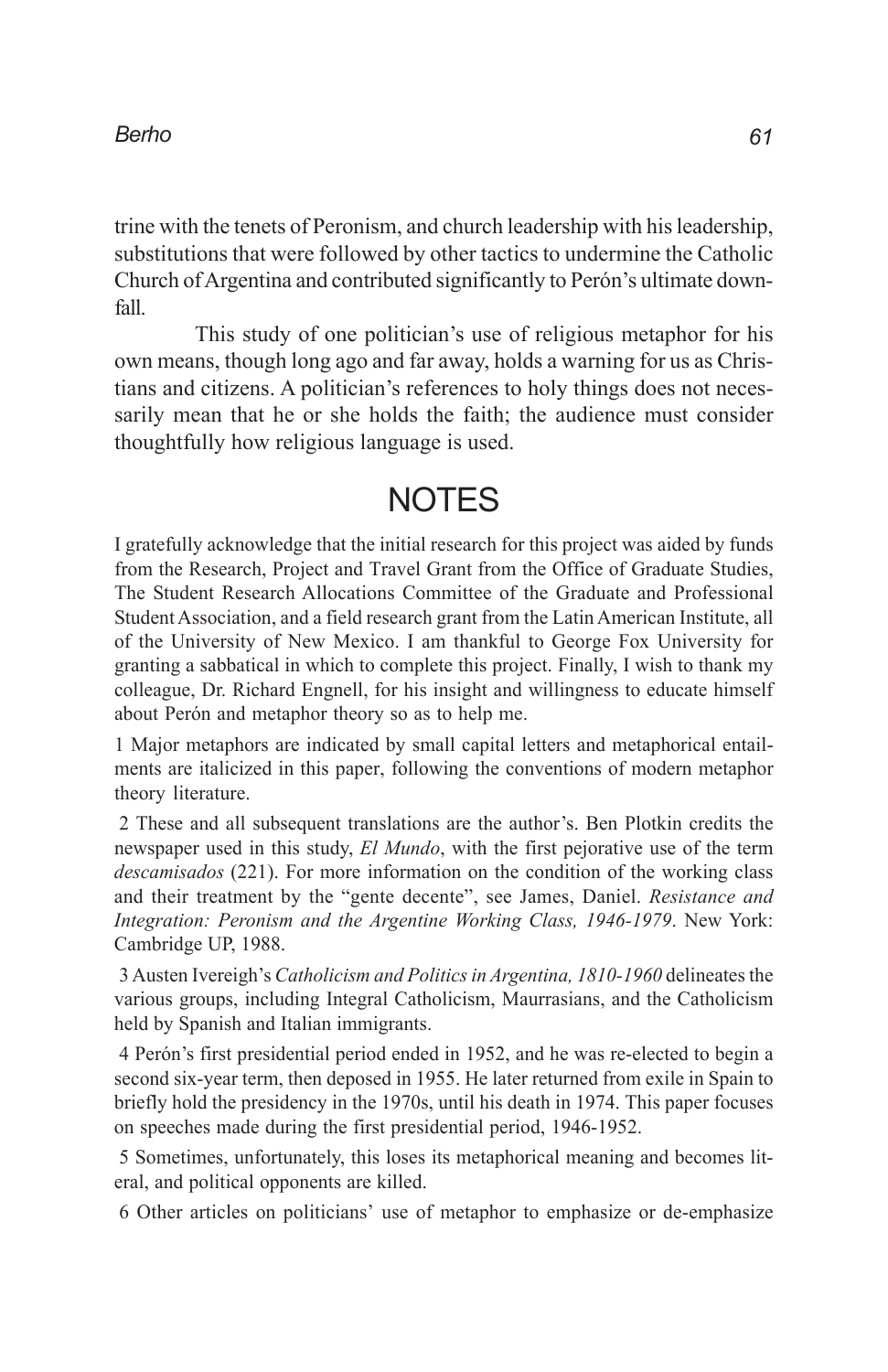certain facets of their programs include Geis, Rohrer, van Teefelen, and Semino and Masci.

7 See, for example, Lakoff, George. *Moral Politics: What Conservatives Know that Liberals Don't.* Chicago: U Chicago Press, 1996.

8 This and all following quotes are metaphorical expressions taken from one of six speeches given by Perón during his first presidency, a total of approximately 16, 295 words of text. I have chosen to cite these speeches using the date they were made, believing that they reveal attitudinal changes over time. Additionally, those familiar with Argentine history will recognize significant dates, such as October 17, the commemoration of Perón's victorious return to Buenos Aires in 1945, and May 1, Labor Day.

9 *criollos* literally means 'creoles', persons born in the Americas of European ancestry, as opposed to *peninsulares*, Europeans born in Europe, and *mestizos*, persons of mixed indigenous and European blood: here, however, it is an euphemism for Argentine nationality.

10 As an anonymous reviewer astutely observed, greater Buenos Aires was heavily agricultural, so this metaphor would be easily understood by Perón's audience.

11 *Caras y Caretas (CC*) was a popular Argentine magazine similar to *Life*, from 1936-1939, when publication ended. The author sampled more than 63,000 words of text from randomly-chosen issues from this time period. *El Mundo (EM*) was a newspaper aimed at the upper-middle-class of Buenos Aires. Approximately 19,700 words were examined by the author, from the front page and editorial pages of the newspaper, from 1936-1946.

12 As an anonymous reviewer pointed out, Jorge Rafael Videla used *sacrifice* during the later Argentine military dictatorship with a much more macabre sense, referring to the disappeared as sacrifices.

13 For further study of Perón's dignification of the working class, see Berhó, Deborah L. "Working Politics: Juan Domingo Perón's Creation of Positive Social Identity." *Rocky Mountain Review*. 54.2: 65-76.

## BIBLIOGRAPHY

- Ben Plotkin, Mariano. *Mañana es San Perón*. Trans. Keith Zahniser. Wilmington, DE: Scholarly Resources, 2003.
- Caimari, Lila M. *Perón y la iglesia católica: Religión, estado y sociedad en la Argentina (1943-1955)*. Buenos Aires: Espasa Calpe, 1995.
- Fraser, Nicholas, and Marysa Navarro. *Eva Perón*. New York: Norton, 1981.

Geis, Michael. *The language of politics.* New York: Springer-Verlag,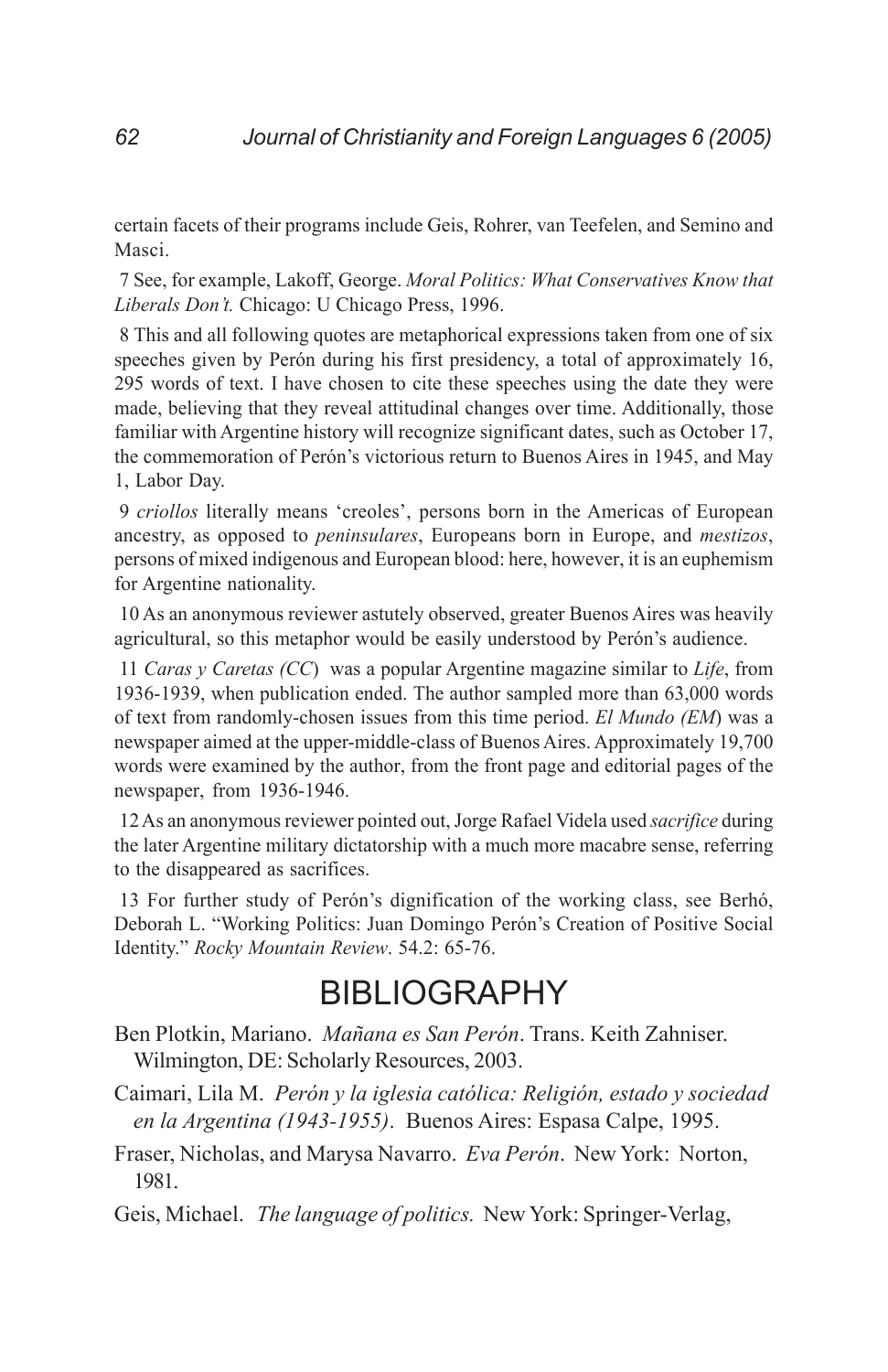1987.

- Howe, Nicholas. "Metaphor in contemporary American discourse." *Metaphor and Symbolic Activity*, 3 (1988): 87-104.
- Ivereigh, Austen. *Catholicism and Politics in Argentina, 1810-1960*. New York: St. Martin's, 1995.
- James, Daniel. *Resistance and Integration: Peronism and the Argentine Working Class, 1946-1979*. New York: Cambridge UP, 1988.
- Kövecses, Zoltán. *Metaphor: A Practical Introduction.* New York: Oxford UP, 2002.
- Lakoff, George. "Metaphor and War: The Metaphor Systems Used to Justify the War in the Gulf*."* On-line posting, 1991. UC Berkeley.
- —. "The Contemporary Theory of Metaphor." *Metaphor and Thought*. Ed. Andrew Ortony. Cambridge: Cambridge UP, 1992. 202-51.
- —. *Moral Politics: What Conservatives Know that Liberals Don't.* Chicago: U Chicago Press, 1996.
- Lakoff, George and Mark Johnson. *Metaphors We Live By*. Chicago: U Chicago Press, 1980.
- Lakoff, George and Mark Turner. *More Than Cool Reason*. Chicago: U of Chicago Press, 1989.
- Marsal S., Pablo. *Perón y la iglesia*. Buenos Aires: Ediciones Rex, 1955.
- Perón, Juan Domingo. *Para que cada argentino sepa lo que debe hacer: Perón anuncia el plan económico de 1952 y los precios de la cosecha.* Buenos Aires: Presidencia de la Nación, Subsecretaría de Información, 1952.
- [—]. "1950: Mensaje del General Perón a los jóvenes del año 2000." *Los mejores discursos de Perón*. Buenos Aires: Color y Luz, 1974. 6-9.
- [—]. *El mensaje de la nueva Argentina a través del pensamiento de Perón.* [Buenos Aires: Presidencia de la Nación, Subsecretaría de Información, 1952?].
- —. *Perón y la nueva Argentina: Discurso pronunciado por el Presidente de la República General Juan Perón en el acto realizado en Junín provincial de Buenos Aires, el día 8 de marzo del Año del Libertador General San Martín, 1950.* Buenos Aires: Ministerio de Agricultura y Ganadería, 1950.